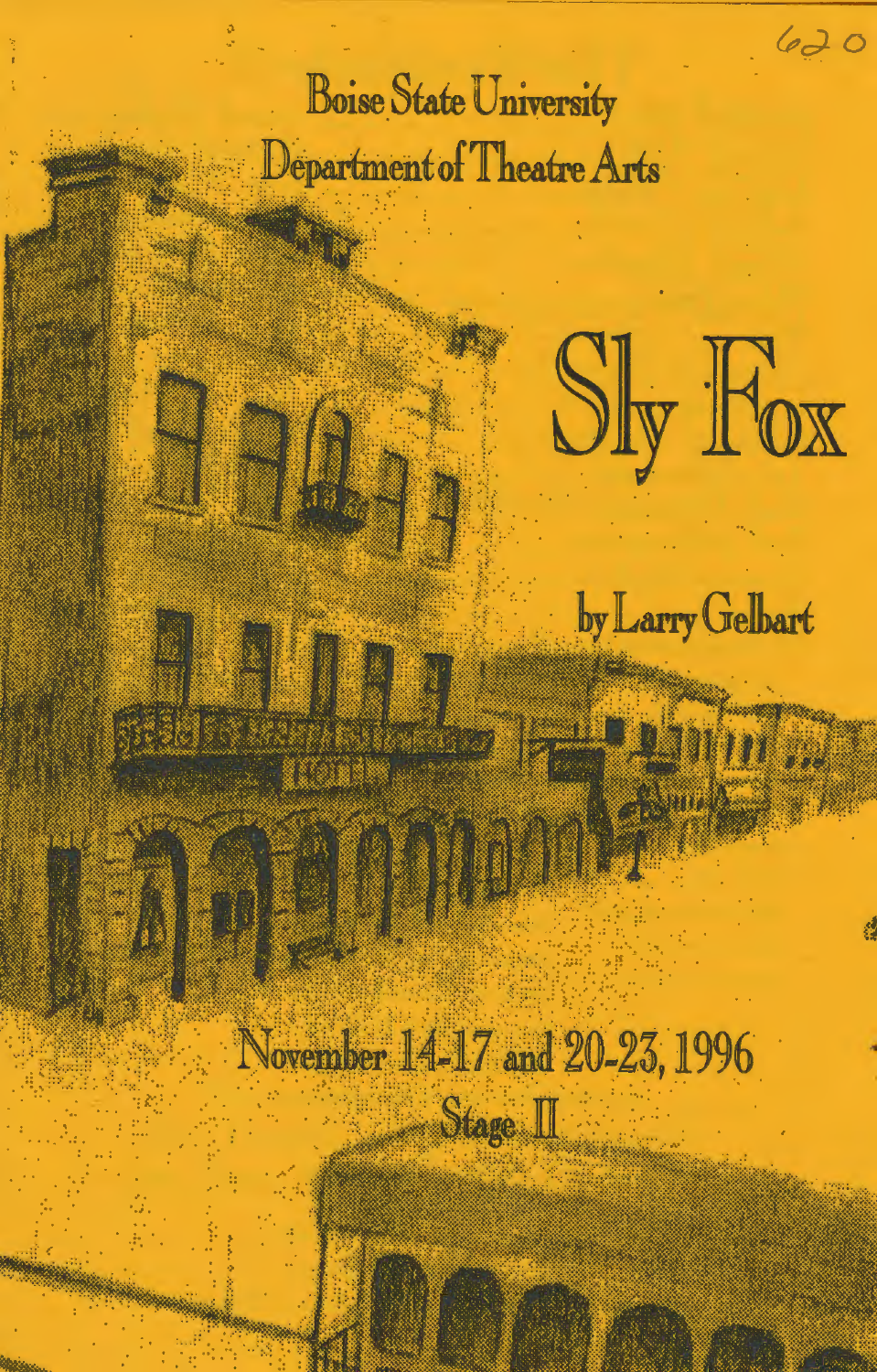## The Performers

| Foxwell SlyJared Dalley<br>Simon AbleSamuel Read |                    |
|--------------------------------------------------|--------------------|
| Lawyer CravenDano Madden                         |                    |
|                                                  |                    |
| Abner TruckleJames B. Fisk                       |                    |
| Miss FancyMichelle Lockhart                      |                    |
| Mrs. TruckleTeresa Flowers                       |                    |
| Crouch's ServantGrant Hetherington               |                    |
| Captain CrouchIra J. Amyx                        |                    |
| Chief of Police Andrew Howe                      |                    |
| 1st PolicemanJake Huntsman                       |                    |
| 2nd Policeman/BailiffAdam Blanton                |                    |
| 3rd PolicemanJacob Brollier                      |                    |
|                                                  |                    |
|                                                  |                    |
|                                                  |                    |
|                                                  | Darcy Nutt         |
|                                                  | <b>Eden Teagle</b> |
|                                                  | Paula Youmans      |
|                                                  |                    |

San Francisco One day in the late 1800's Act One Scene 1. Sly's Bedroom. Scene 2. Truckle Living Room. Scene 3. Crouch's Office Scene 4. Sly's Bedroom

Ten Minute Intermission

Act Two Scene 1. A Jail Cell. **Scene 2. The Courtroom.** Scene 3. Sly's Bedroom. Presented by special arrangement with Samuel French, Inc.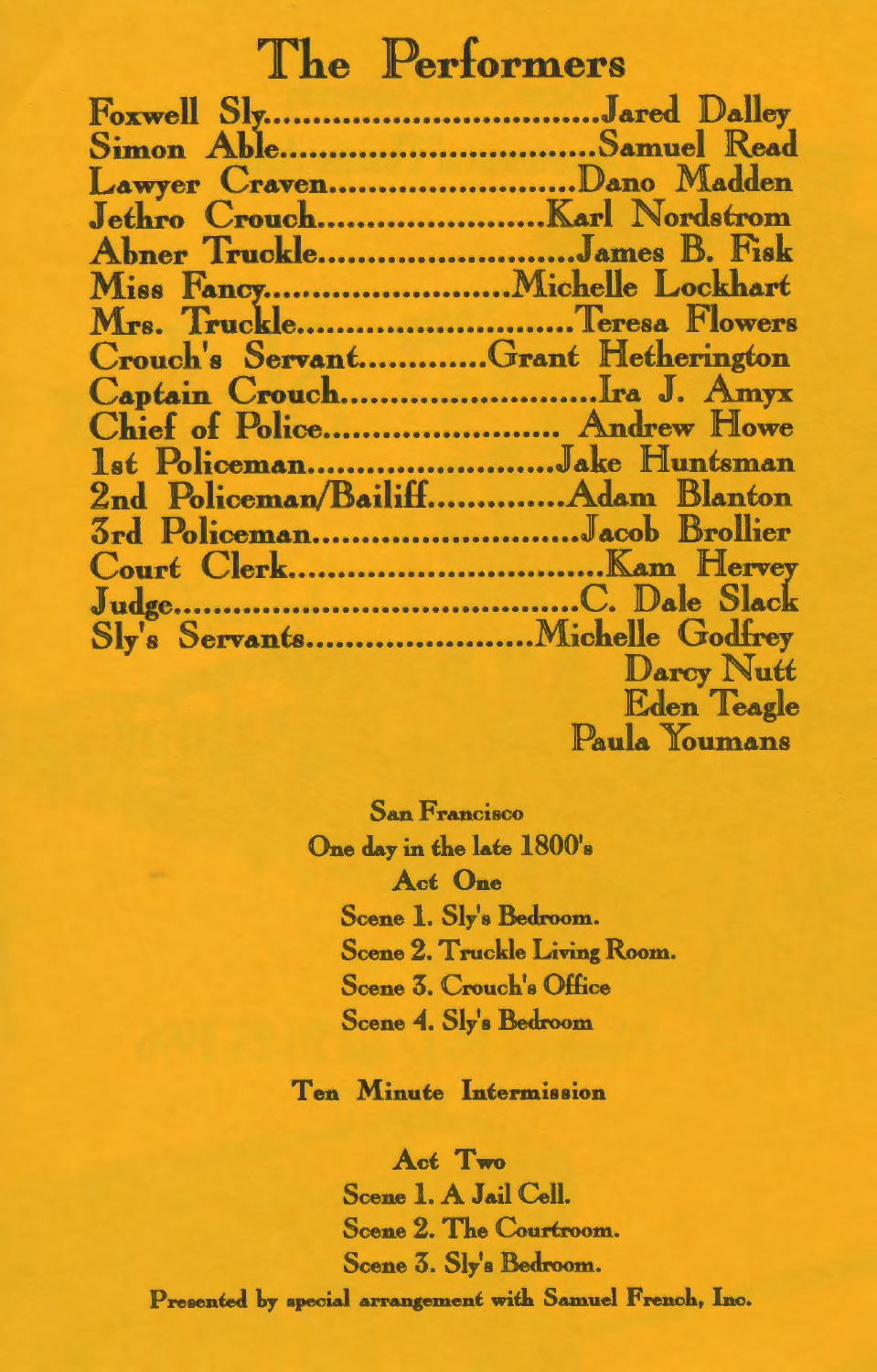### **Production Staff**

Assistant Director Vocal Coach Scene Designer Costume Designer Lighting Designer Sound Design by

Director Stephen R Buss Janet Summers Monica Mason Micheal Baltzell Josie Jensen Phil Atlakson Pat Durie & Eric Wiesemann

Clint Cartwright

Stage Manager Assistant Stage Manager Assistant Stage Manager Technical Director Costume Shop Manager & Cutter Master Electrician \Light Operator Sound Operator Props Crew **D**ressers Hair & Makeup Scenic Construction Costume Construction

Publicity Program ProgramDesign House Manager Grip

Aniolka Doremus Melissa Thatcher Micheal Baltzell Rebecca Hoffman Glen HuHaker Props Master Jesse Jones Jenny Brown Tamera Lee Portrey, Alex Thatcher Mary Allen, Maria Demetriou, Julie Nordstrom Rebecca Prescott, Karen Craig Karena Nielsen, Kristy Martin, TA 117 Amber Hartley, Sara Bruner, TiHany Sheldon, TA 117 Charles Lauterbach James B. Fisk Jennifer Stockwell Ashley Martell Andrea Green

#### Special Thanks

Poio's - Idaho Shakespeare Festival Mike Hartwell, welding(scenic construction) Ann Hoste - Star Moxley at the Costume Shop Molengar's Jewelers